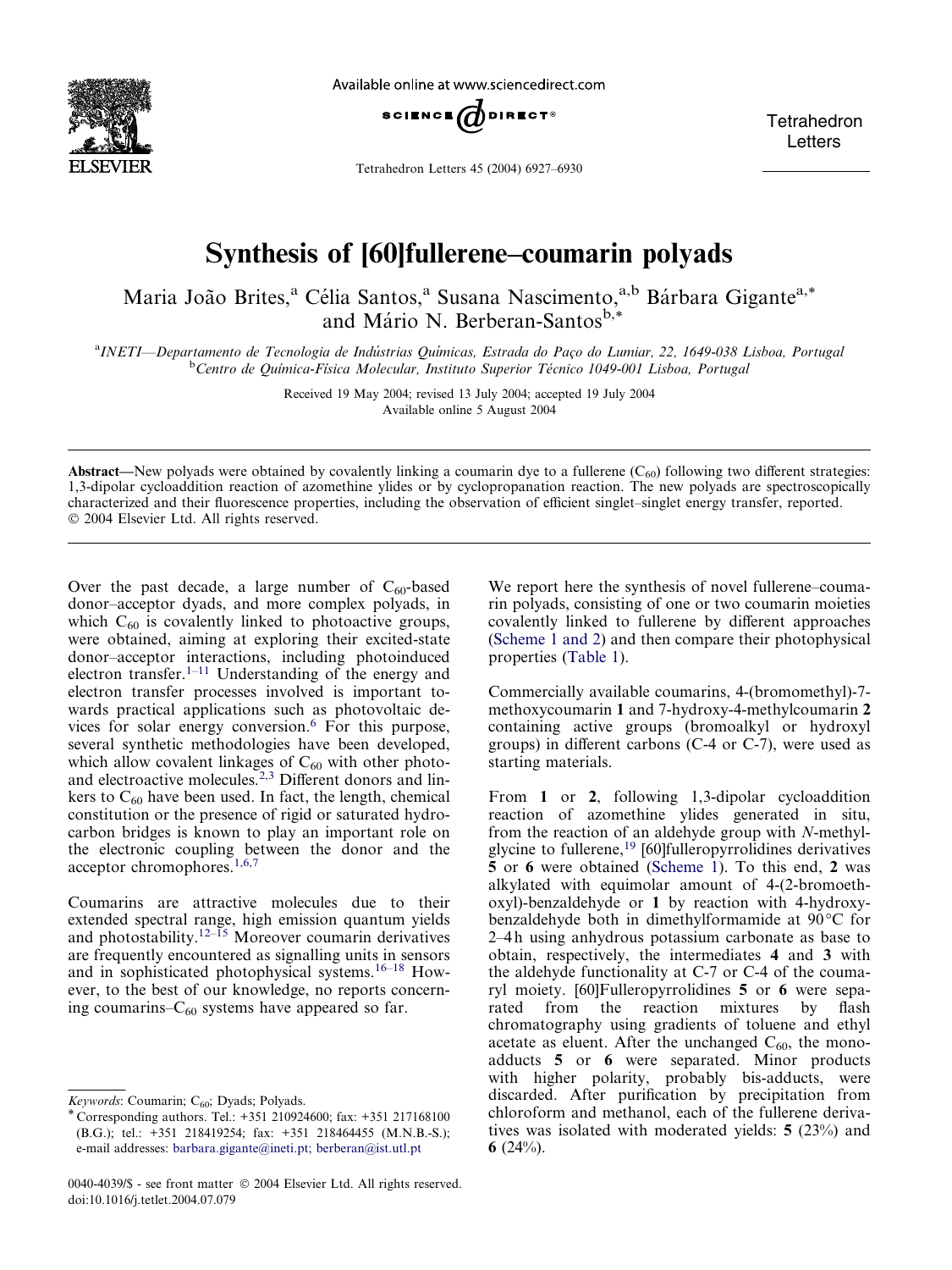<span id="page-1-0"></span>

**Scheme 1.** Reagents and conditions: (i) 4-(2-bromoethoxyl)-benzaldehyde for 4 and 4-hydroxybenzaldehyde, for 3, K<sub>2</sub>CO<sub>3</sub>, DMF, 90 °C; (ii) C<sub>60</sub>, MeNHCH<sub>2</sub>CO<sub>2</sub>H, N<sub>2</sub>, toluene, reflux.



**Scheme 2.** Reagents and conditions: (i) 6-bromo-hexanol, K<sub>2</sub>CO<sub>3</sub>, DMF, 60°C; (ii) methyl-3-chloro-3-oxopropionate, Et<sub>3</sub>N, CH<sub>2</sub>Cl<sub>2</sub>, N<sub>2</sub>, 0°C-rt; (iii) malonyl dichloride,  $Et_3N$ ,  $CH_2Cl_2$ ,  $N_2$ ,  $0^{\circ}C$ -rt; (iv)  $C_{60}$ , DBU,  $I_2$ , toluene, rt.

From 2, methano[60]fullerene dyad 10 and triad 11 were also obtained by cyclopropanation<sup>[20](#page-3-0)</sup> of  $C_{60}$  with the appropriate malonate derivative 8 or 9 (Scheme 2).

The malonate derivatives 8 and 9 containing one and two coumarin moieties were obtained, respectively, by alkylation of the 7-hydroxyl group of coumarin 2 with 6-bromo-1-hexanol, followed by the reaction of the resulting alcohol 7 with the appropriate malonyl chloride (methyl malonyl chloride or malonyl dichloride) in high yield (85%). Cyclopropanation reaction of  $C_{60}$ with malonates 8 or 9 afforded 10 or 11, respectively. Separation from the reaction mixture by column chromatography (toluene–ethyl acetate 4:1) gave the mono-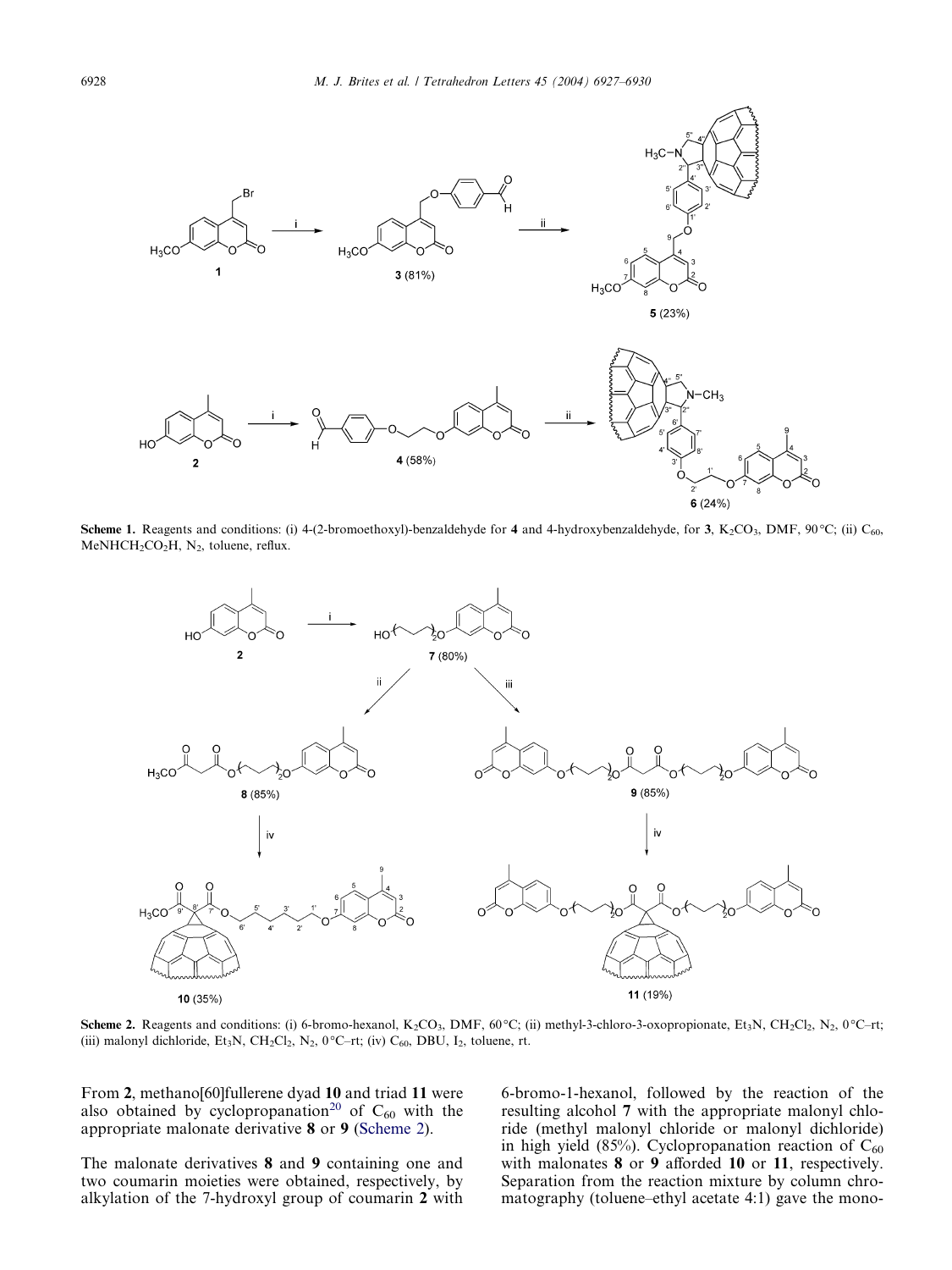| Compound | $\lambda_{\rm abs}$ (nm) | $\lambda_{\rm em}$ (nm) | $\Phi_{\rm F}$ /10 <sup>-3</sup> |                  |
|----------|--------------------------|-------------------------|----------------------------------|------------------|
| $C_{60}$ | 328, 408 (sh), 404, 689  | 712                     |                                  | 0.2              |
|          | 322                      | 398, 468 (sh), 498 (sh) | 18                               |                  |
|          | 320, 337(sh)             | 382                     | 18                               |                  |
| 8        | 322, 337 (sh)            | 384                     | 16                               |                  |
| 9        | 321                      | 383                     |                                  |                  |
|          | 322, 434, 706            | 382, 710                |                                  | 1.7 <sup>a</sup> |
| 6        | 320, 434, 704            | 378, 712                |                                  | 1.8 <sup>a</sup> |
| 10       | 327, 429, 496, 688       | 380, 700                | 1.7                              | 1.0 <sup>a</sup> |
| 11       | 326, 429, 490, 687       | 384, 700                | 1.3                              | $0.77^{\rm a}$   |

<span id="page-2-0"></span>Table 1. Absorption and fluorescence peak wavelengths, and fluorescence quantum yields of  $C_{60}$ , coumarin intermediates 3, 4, 8 and 9, and of fullerene derivatives 5, 6, 10 and 11

<sup>a</sup> Direct excitation of the fullerene moiety (excitation wavelength: 400 nm).

adducts 10 (35%) and 11 (19%). Either the intermediates as final products were characterized by UV–vis, FT-IR, <sup>1</sup>H and <sup>13</sup>C NMR and mass spectroscopy including MALDITOF-MS for fullerene derivatives.

The fluorescence quantum yields of the coumarin compounds (3, 4 and 8), at room temperature in toluene, are of the order of 0.02. The absorption spectra of 10 and 11 are the sum of the absorption spectra of the  $C_{60}$  and coumarin subunits, respectively, 8 and 9. On the other hand, the absorption spectra of 5 and 6, when compared to those of 3, 4 and of [60]fulleropyrrolidines without coumarin moiety, reveal the existence of ground state interactions.

The fluorescence of the fullerene derivatives 5, 6, 10 and 11, obtained at room temperature in toluene and with 300 nm excitation, differs significantly from that of 3, 4 and 8, as shown in Table 1. Apart from the coumarin emission that occurs in the 340–520 nm range, a second emission band, characteristic of the fullerene moiety, is observed in the 670–800 nm region. Furthermore, in the polyads (5, 6, 10 and 11), there is a dramatic decrease of the coumarin moiety quantum yield when compared with that of the coumarin intermediates (3, 4 and 8). This implies a strong intramolecular quenching of the coumarin fluorescence by the fullerene moiety. Simultaneously, an increase in the emission quantum yield of the  $C_{60}$  moiety (680–705 nm) compared to that of directly excited fullerene mono-adduct, is observed, indicating the existence of fast and efficient singlet–singlet energy transfer from the coumarin moiety to the fullerene. This process is consistent with a dipole–dipole mechanism, as will be discussed elsewhere.

# 1. Experimental

All spectral measurements were made in quartz cells of 1 cm path length, at room temperature and all solvents used were of spectroscopic grade. Electronic absorption spectra were measured using a Shimadzu 3101 UV/vis/ NIR and a Hitachi 150-20 spectrophotometers. Fluorescence quantum yields at room temperature in toluene were determined by a comparative method, using anthracene (Fluka) in air-saturated ethanol ( $\phi_F = 0.27$ )<sup>[21](#page-3-0)</sup> as the fluorescence standard for coumarins and  $C_{60}$ (99.5%, Aldrich) in toluene  $(\phi_F = 2 \times 10^{-4})^{22}$  $(\phi_F = 2 \times 10^{-4})^{22}$  $(\phi_F = 2 \times 10^{-4})^{22}$  as the

standard for fullerene derivatives. The excitation wavelength was 320 nm for coumarin compounds 3, 4, 8, 9 and 300 nm for all fullerene derivatives. FT-IR spectra were recorded on a Perkin–Elmer 1725 spectrometer. NMR spectra were run on a General Electric QE-300 spectrometer with resonance frequency of 300.13MHz for  ${}^{1}H$  and 75.47 MHz for  ${}^{13}C$ , with appropriate solvent. The chemical shifts  $(\delta)$  are reported in parts per million, and coupling constants  $(J)$  in hertz. MALDITOF-MS spectra were determined on a LAZARUS II, using DCTB (3-methyl-4-(4-tert-butylphenyl)butadiene-1,1 dinitrile) as a matrix.

### 1.1. [60]Fulleropyrrolidine 5

UV-vis (toluene)  $\lambda_{\text{max}}$  322, 434, 706 nm; Fluorescence (toluene)  $\lambda_{\text{max}}$  382, 710 nm; FT-IR (KBr)  $v_{\text{max}}$  2778, 1720, 1611, 1509, 1207, 834, 802, 527, 481 cm<sup>-1</sup>; <sup>1</sup>H NMR (CDCl<sub>3</sub>, TMS):  $\delta$  2.80 (s, 3H, 1"-H), 3.87 (s,  $3H, 7-OCH<sub>3</sub>$ ), 4.26 (d,  $J = 9.0, 1H, 5''-H$ ), 4.91 (s, 1H,  $2''$ -H), 4.97 (d,  $J = 9.0$ , 1H,  $5''$ -H), 5.18 (s, 2H, 9-H), 6.48 (s, 1H, 3-H), 6.84 (d,  $J = 2.4$ , 1H, 8-H), 6.85 (dd, 1H,  $J = 9.0$  and 2.4, 6-H), 7.03 (d,  $J = 8.7$ , 2H, 2'-H and 6'-H), 7.46 (d,  $J = 9.0$ , 1H, 5-H), 7.74 (br s, 2H, 3'-H and 5'-H) ppm; <sup>13</sup>C NMR (CDCl<sub>3</sub>, TMS):  $\delta$  40.3 (C-1"), 55.9 (7-OCH<sub>3</sub>), 65.9 (C-9), 66.0 (C-3"), 69.2 (C-5"), 83.2 (C-2"), 77.1 (C-4"), 101.4 (C-8), 109.9 (C-4), 111.0 (C-3), 112.9 (C-6), 114.9 (C-2' and (C-6'), 124.7  $(C-5)$ , 130.7  $(C-3'$  and  $C-5'$ ); 131.0.0  $(C-4')$ , 130-148  $(C(sp^2)-C_{60})$ , 149.8 (C-4a), 156.0 (C-8a), 160.7 (C-7), 163.0 (C-2), MALDITOF-MS (DCTB) m/z 1057 (M).

# 1.2. [60]Fulleropyrrolidine 6

UV–vis (toluene)  $\lambda_{\text{max}}$  320, 434, 704 nm; Fluorescence (toluene)  $\lambda_{\text{max}}$  378, 712 nm; FT-IR (KBr)  $v_{\text{max}}$  2778, 1718, 1611, 1509, 1248, 848, 804 528, 466 cm<sup>-1</sup>; <sup>1</sup>H NMR (CDCl<sub>3</sub>/CS<sub>2</sub>, TMS): δ 2.40 (s, 3H, 9-H), 2.80 (s,  $3H, 1''-H$ ),  $4.25$  (d,  $J = 9.3$ ,  $1H, 5''-H$ ),  $4.38$  (m,  $4H, 1'-$ H and 2'-H), 4.90 (s, 1H, 2"-H), 4.98 (d,  $J = 9.3$ , 1H,  $5''$ -H), 6.15 (s, 1H, 3-H), 6.87 (d,  $J = 2.4$ , 1H, 8-H), 6.90 (dd,  $J = 8.7$  and 2.4, 1H, 6-H), 7.02 (d,  $J = 8.7$ , 2H, 4'-H and 8'-H), 7.50 (d,  $J = 8.7$ , 1H, 5-H), 7.75 (br s, 2H, 5'-H and 7'-H) ppm;  $^{13}$ C NMR (CDCl<sub>3</sub>/ CS<sub>2</sub>, TMS):  $\delta$  18.7 (C-9), 40.0 (C-1"), 66.1 (C-1' or C-2'), 67.1 (C-1' or C-2'), 69.0 (C-3"), 70.0 (C-5"), 77.3  $(C-4'')$ , 83.2  $(C-2'')$ , 101.6  $(C-8)$ , 112.2  $(C-3)$ , 112.7  $(C-6)$ , 113.9  $(C-4)$ , 114.9  $(C-4'$  and  $C-8'$ ), 125.6  $(C-5)$ ,